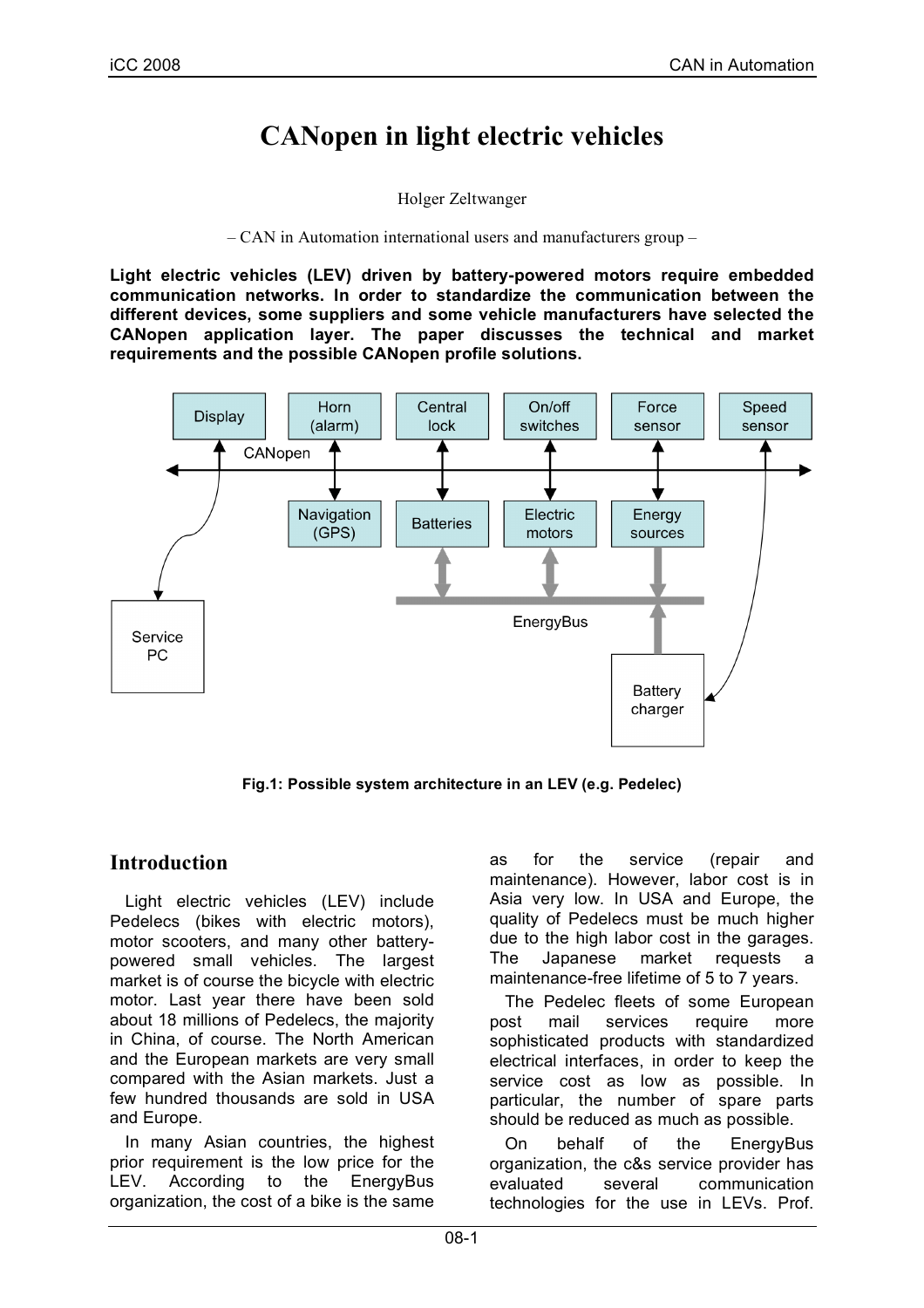Lawrenz and his team considered CAN. LIN, USB,  $I^2C$ , and RS-485.

# **Technical requirements**

The most sophisticated Pedelecs will require about 16 devices to be connected via a standardized network. Fig.1 shows an example of an LEV with embedded network. The initiator of the research study demanded Pedelecs with GPS and navigation devices for the high-end tourism markets as well as dedicated medical devices for heart rate controlled assistance systems.

The estimated bandwidth of user data is about 2 kbit/s. This would result in 10 to 15 kbit/s considering protocol overhead on the data link and the application layer for diagnostic (e.g. emergency) and network management (e.g. heartbeat).

Another requirement is the sleep mode functionality, in order to avoid problems with the battery after longer periods of not using and loading the LEV.

It was also required to provide a high level of standardized diagnostic information including vendor, product, and other general information (e.g. operating hours).

Regarding the bus topology, a bus line structure fits best. Star and other topologies are not that well suited.

Very important is also the availability of controller chips for reasonable prices suitable for out-door applications. This includes the temperature range, vibration, and other environmental features.

CAN was the data link and physical layer that fulfilled all technical requirements (Fig.2).

| Requirement | CAN | LIN | <b>USB</b> | $I^2C$ | 485 |
|-------------|-----|-----|------------|--------|-----|
| Diff. bus   |     |     |            |        |     |
| $>$ 16 ECUs |     |     |            |        |     |
| Bus line    |     |     |            |        |     |
| Sleep mode  |     |     |            |        |     |
| <b>HLP</b>  |     |     |            |        |     |
| Modularity  |     |     |            |        |     |

#### **Fig.2: Research study results**

The EnergyBus organization selected CANopen as the standardized application layer for embedded control applications. The CANopen application layer and communication profile as specified in CiA 301 and 302 series provide all necessary communication functions. In order to achieve an off-the-shelf plug-and-play functionality, the development of a dedicated application profile for LEVs is necessary.

## **CANopen application profile**

The first proposals for the standardized CANopen networks in LEVs are designed to provide a battery management system. Up to four batteries may be installed in the network. Besides the stationary battery charger devices, there may be other energy sources, e.g. local photovoltaic, fuel cells, and the decelerating electrical motors.

The high-energy batteries require a specific charging strategy, in order to avoid damages including explosions. So the communication between charging devices and batteries is mission critical. Therefore, the battery provides information on its current state including temperature, time of last charge, etc.

The purpose of the CANopen interface of the battery module is to provide information to the charger device. The minimum information required is the battery type, battery capacity, number of cells, maximum charge current, maximum charge voltage, maximum discharge current, minimum cut-off voltage, and temperature limits.

Due to the fact that the network shall be available under all conditions, all CANopen power devices shall provide NMT master capability. This means Flying NMT master functionality is required. The non-power devices such as sensors, human machine interfaces, anti-theft devices etc. should be self-starting devices according to the CANopen specification.

All devices shall support heartbeat. Devices with inputs shall produce the heartbeat, and devices with outputs shall consume the related heartbeats.